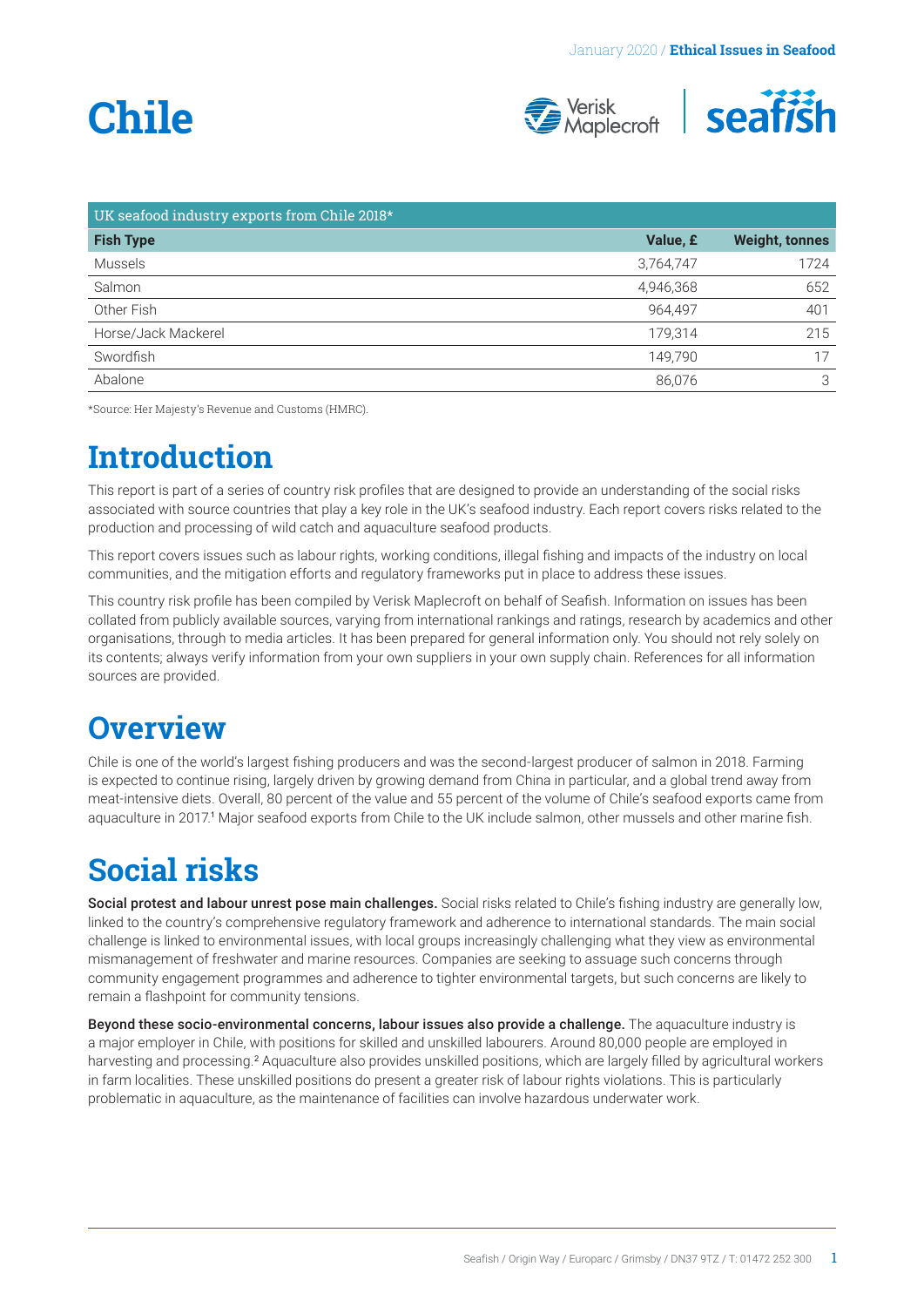<span id="page-1-0"></span>In addition, an increasing amount of workers are contract or temporary workers.[3](#page-3-0) According to the 2014 FAO report on aquaculture employment, only 25% of Chile's salmon production workers are permanent. This compares poorly to Canada, for example, where 90% of salmon farm workers are employed on a permanent basis. While this reflects the flexibility of Chile's labour market, it can also pose several labour rights risks. In particular, a lack of permanent staff may put less pressure on companies to maintain high labour and working standards, leading to a greater risk of accidents due to lower standards and reduced workplace training. Aquaculture has one of the highest injury and mortality rates within Chile's economy.[4](#page-3-0) In 2014, the mortality rate for the aquaculture industry was 11.3 per 100,000 employees, second only to the mining industry with 12.1 per 100,000.

Freedom of association and strike action are permitted by Chile's labour regulation and often utilised by workers in the aquaculture industry. For example, in 2018 workers went on strike to protest against a new regulation governing quotas for cuttlefish.<sup>s</sup> The industry can also be disrupted by strikes along the supply chain, such as a 2017 customs strike or transport strikes, which delay export of fish.

# **Regulations and risk mitigation**

New Chilean law aims to crackdown on illegal fishing in an effort to protect seafarer rights. OceanMind, a UK-based technology company that uses satellite monitoring to track fishing vessels, is working with the Chilean government to help deter illegal, unregulated and unreported (IUU) fishing.<sup>[6](#page-3-0)</sup> The new law modernises the National Fisheries and Aquaculture Service (SERPANESCA) using a Vessel Monitoring System (VMS), which is an essential tool that will direct officials towards those fishing illegally.<sup>[7](#page-3-0)</sup> Illegal fishing can be linked to major human rights violations and these new regulations give SERPANESCA more power to punish the supply chain players who trade in – and profit from – illegally caught fish.

# **International conventions and rankings**

The following tables indicate which international labour conventions Chile has ratified. The ratification of these conventions is a good indicator of a source country's commitment to enforcing internationally accepted best practices in the seafood industry when combined with thorough national legislation and well-resourced enforcement mechanisms.

| International Labour Organization (ILO) Conventions                     | Ratification |
|-------------------------------------------------------------------------|--------------|
| Freedom of Association and Protection of the Right to Organise (No. 87) | Yes          |
| Right to Organise and Collective Bargaining (No. 98)                    | Yes          |
| Forced Labour (No. 29)                                                  | Yes          |
| Abolition of Forced Labour (No. 105)                                    | Yes          |
| Equal Remuneration (No. 100)                                            | Yes          |
| Discrimination (Employment and Occupation) (No. 111)                    | Yes          |
| Minimum Age (No. 138)                                                   | Yes          |
| Worst Forms of Child Labour (No. 182)                                   | Yes          |
| Hours of Work (Industry) (No.1)                                         | Yes          |
| Weekly Rest (Industry) (No.14)                                          | Yes          |
| Protection of Wages (No. 95)                                            | <b>No</b>    |
| Minimum Wage Fixing (No.131)                                            | Yes          |
| Occupational Safety and Health (No. 155)                                | <b>No</b>    |
| Occupational Health Services (No. 161)                                  | Yes          |
| Labour Inspection (No. 81)                                              | <b>No</b>    |
| Private Employment Agencies (No. 181)                                   | <b>No</b>    |
| Maritime Labour Convention (No. 186)                                    | Yes          |
| Work in Fishing Convention (No. 188)                                    | <b>No</b>    |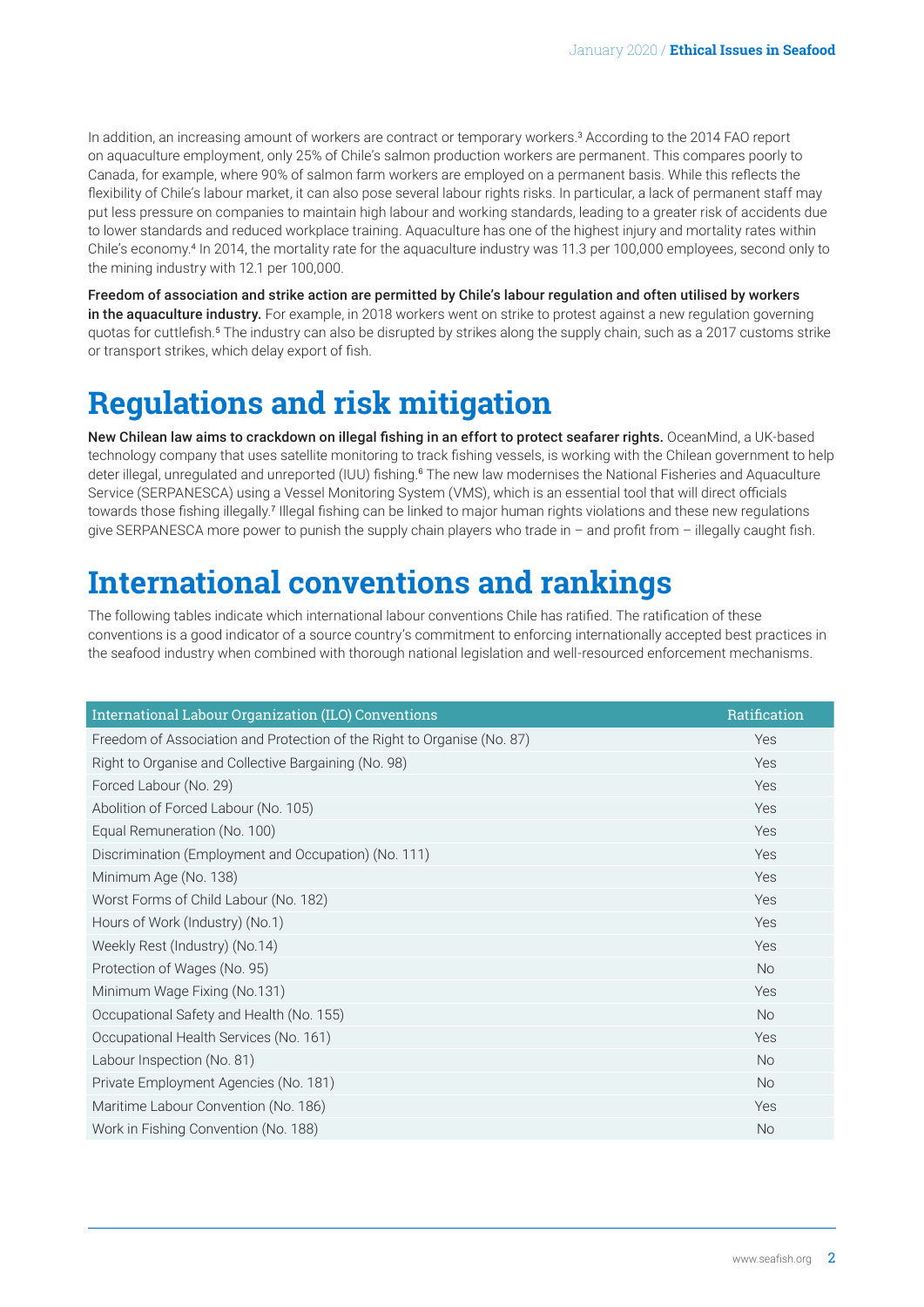<span id="page-2-0"></span>

| <b>United Nations (UN) Conventions</b>                                                                                                                     | <b>Ratification</b> |
|------------------------------------------------------------------------------------------------------------------------------------------------------------|---------------------|
| Convention against Transnational Organized Crime and the Protocol to Prevent, Suppress and<br>Punish Trafficking in Persons, Especially Women and Children | Yes                 |
| Convention against Transnational Organized Crime                                                                                                           | Yes                 |
| Convention for the Suppression of the Traffic in Persons and of the Exploitation and the<br>Prostitution of Others                                         | <b>No</b>           |
| Convention on the Protection of the Rights of All Migrant Workers and Members of Their Families                                                            | Yes                 |
| Convention to Suppress the Slave Trade and Slavery                                                                                                         | Yes                 |
| Supplementary Convention on the Abolition of Slavery, Slave Trade and Institutions and Practices<br>Similar to Slavery                                     | Yes                 |

| Other Conventions                                                                            | <b>Ratification</b> |
|----------------------------------------------------------------------------------------------|---------------------|
| FAO Agreement on Port State Measures to Prevent, Deter and Eliminate Illegal, Unreported and | Yes                 |
| Unregulated Fishing                                                                          |                     |

# **Rankings in global indices**

#### **US Department of State Trafficking in Persons (TIP) Report**

The TIP report is released annually by the US Department of State and offers a summary of the laws and enforcement efforts of various countries with respect to human trafficking. Specifically, it ranks countries based on a '3P paradigm' of prosecuting traffickers, protecting victims and preventing crime. Scoring on these elements is then collated to give each country a ranking. The rankings range from Tier 1 which indicates governments of countries that fully comply with the Trafficking Victims Prevention Act (TVPA) minimum standards for the elimination of trafficking to Tier 3 for the governments of countries that do not fully comply with the TVPA's minimum standards and are not making significant efforts to do so.

#### Rating: Tier 1

According to the US Department of State's 2019 Trafficking in Person's report, Chile fully meets the minimum standards for the elimination of trafficking.<sup>[8](#page-3-0)</sup>

#### **Global Slavery Index**

The 2018 Global Slavery Index measures the extent of modern slavery country by country, and the steps governments are taking to respond to this issue, to objectively measure progress toward ending modern slavery.

There are two rankings:

1. Rankings of countries by prevalence of the population in modern slavery. Rankings range from 1 to 167 - with 1 the worst and 167 the best, in terms of the prevalence of slavery.

2. Rank of countries in terms of Government response to the issue. This is an indication of how governments are tackling modern slavery.

#### For prevalence Chile ranks: 162/167 (where a ranking of 1 indicates highest risk).

The Global Slavery Index rates Chile as low risk for the prevalence of forced labour and gives the government a good rating for its response to the issue.<sup>[9](#page-3-0)</sup>

In terms of Government response Chile ranks BBB. This indicates the government has implemented key components of a holistic response to some forms of modern slavery with victim support services, a strong criminal justice response, evidence of coordination and collaboration, and protections in place for vulnerable populations. Governments may be beginning to address slavery in supply chains of government procurement, or of businesses operating within their territory. There may be evidence that some government policies and practices may criminalise and/or cause victims to be deported.